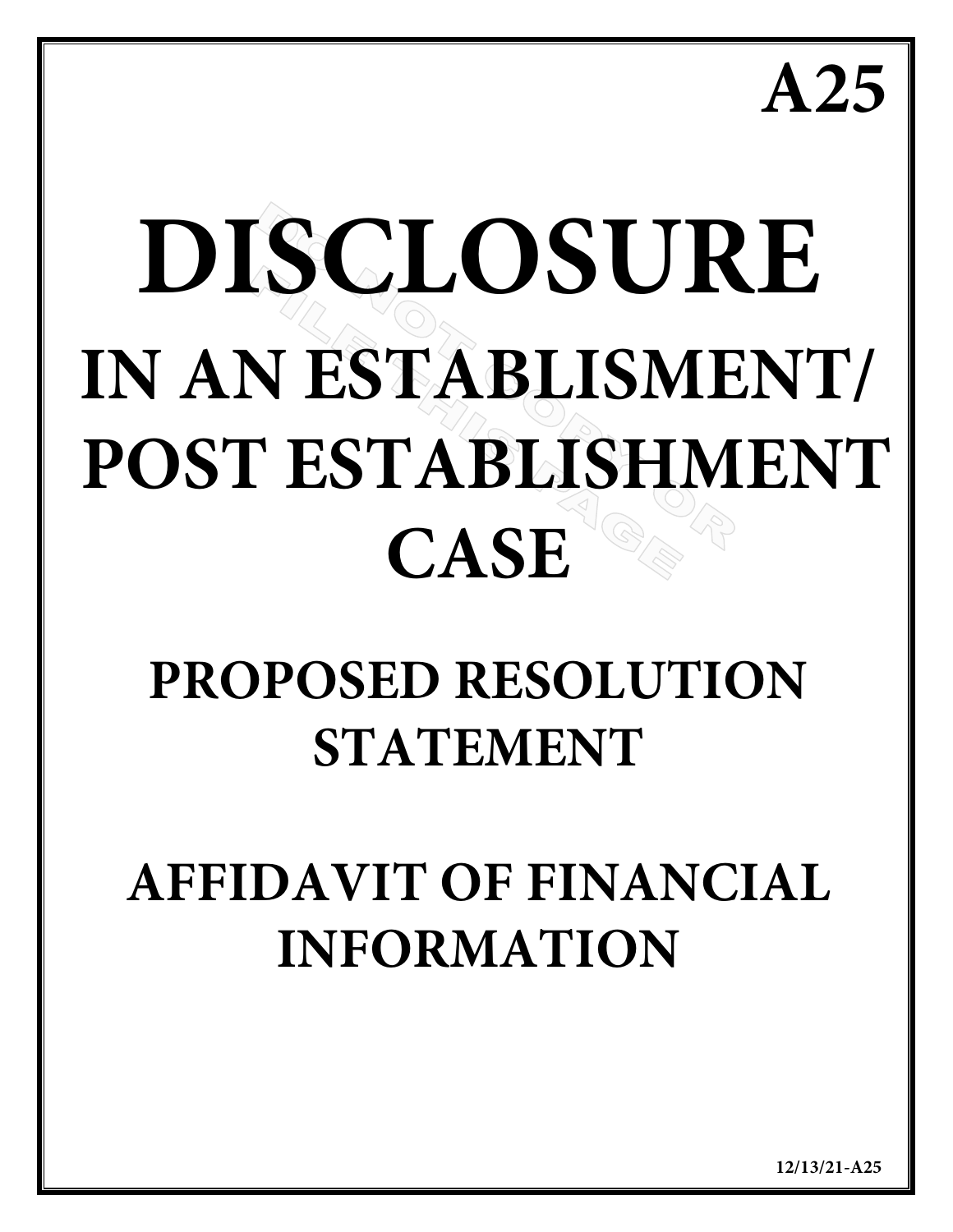# **INFORMATION for COMPLETING the RESOLUTION STATEMENT, DISCLOSURE STATEMENT and AFFIDAVIT OF FINANCIAL INFORMATION**

# **1. INFORMATION**

Arizona Rule of Family Law Procedure 49 (Rule 49) sets out minimum disclosure requirements for family law cases. It requires each party to file with the court a Resolution Statement detailing the specific position the party proposes to resolve all issues. It also requires parties in cases with child custody at issue to exchange at the same time detailed facts concerning issues of child support, legal decision-making, parenting time, spousal maintenance, witnesses, attorney fees, property, and debt.

Rule 49 requires cooperation between the parties, including their attorneys, during all parts of the litigation process. The Rule sets forth items of information and evidence which should be promptly exchanged between the parties early in the case to avoid unnecessary and lengthy discovery, and to encourage early evaluation, assessment, and possible settlement.

The intent of the Rules Committee was to have newly discovered information exchanged with reasonable promptness and to prevent those attorneys and parties who intentionally withhold such information from offering it later in the course of litigation.

### **A. RESOLUTION STATEMENT**

- **1. What is a RESOLUTION STATEMENT?** A Resolution Statement is a detailed description of the position a party proposes to resolve all the issues in a Family Law case. The Resolution Statement is one part of the fact sharing process required by Rule 49 of the Arizona Rules of Family Law Procedure.
- **B. DISCLOSURE** (pursuant to Rule 49 Ariz. R. Fam. Law Procedure)
	- **1. What is DISCLOSURE?** Rule 49 Disclosure is a combination of detailed statements and documents required by Rule 49 (B) through (G) of the Arizona Rules of family Law Procedure. Depending on the type of family law case, the disclosure can relate to issues such as legal decision-making, parenting time, spousal maintenance, witnesses, attorney fees, marital property, or debt.
	- **2. What is a DISCLOSURE STATEMENT?** A Rule 49 Disclosure Statement is a detailed description of the information required by paragraphs B, through G of Rule 49 of the Arizona Rules of Family Law Procedure: including **detailed facts concerning issues of child support, decision making, parenting time, spousal maintenance, witnesses, attorneys' fees, property, and debt.** The Disclosure Statement is one part of the fact sharing process.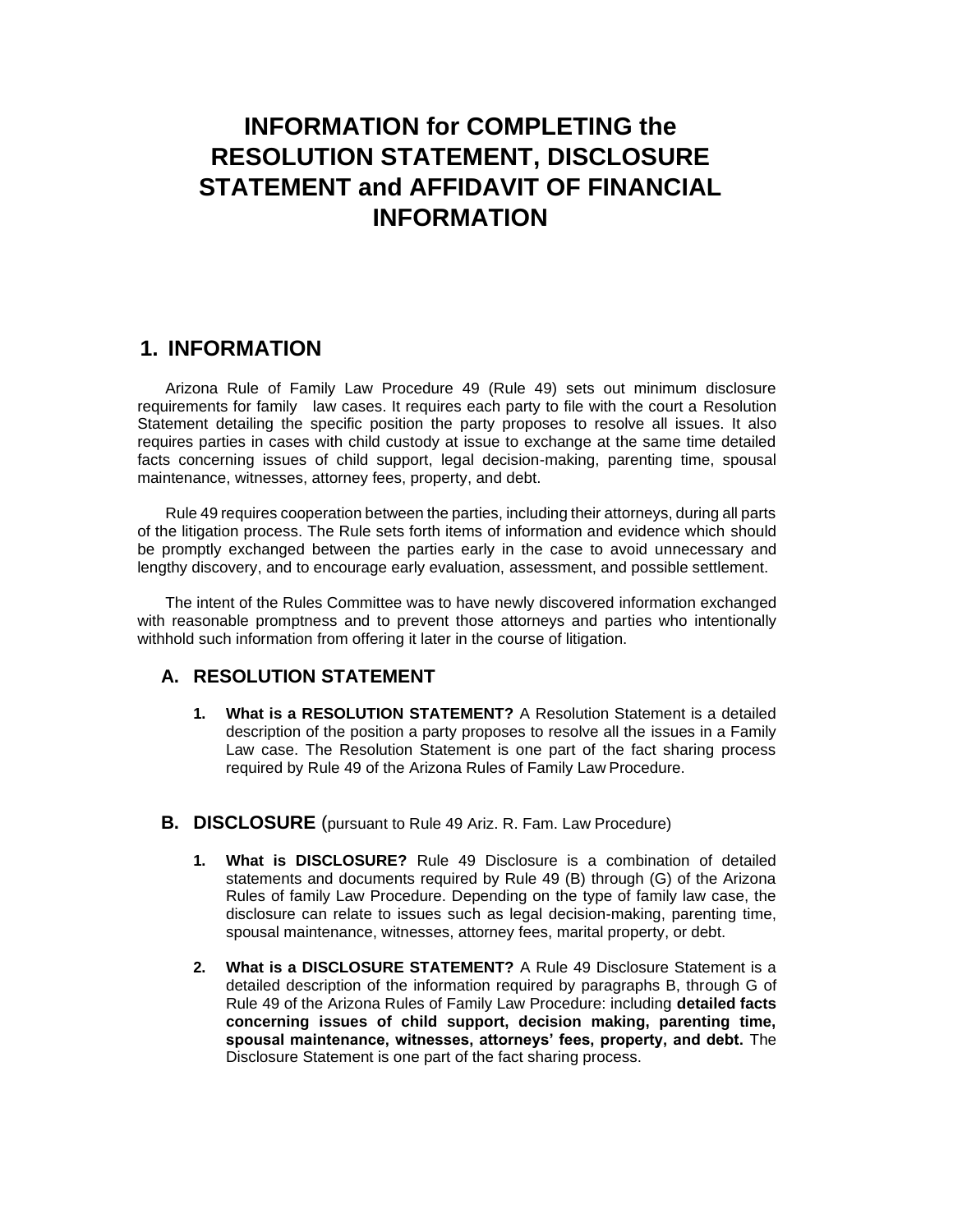# **C. AFFIDAVIIT OF FINANCIAL INFORMATION**

**1. What is an AFFIDAVIIT OF FINANCIAL INFORMATION?** An Affidavit of Financial Information ("AFI") is a family court-approved form that is utilized in domestic cases for a number of purposes primarily where child support, spousal maintenance and/or attorney fees are at issue.

The AFI is provided under oath and is intended to inform the family court of a party's overall financial situation including both income and expenses in order to provide the family court insight into whether an award of spousal maintenance is justified and/or whether one of the parties should contribute to the attorney fees incurred by the other.

# **2. Filing**

- **1. When do I file the DISCLOSURE/RESOLUTION STATEMENT/AFFIDAVIT OF FINANAL INFORMATION?** You file the Resolution Statement within 40 days after the filing of the Response to the initial Petition or as directed by the Court, whichever comes first.
- **2. Where do I file the DISCLOSURE/RESOLUTION STATEMENT/AFFIDAVIT OF FINANAL INFORMATION?** You file the Resolution Statement with the Clerk of Court, Family Court Filing Counter.
- **3. Who must file a DISCLOSURE/RESOLUTION STATEMENT/AFFIDAVIT OF FINANAL INFORMATION?** Every party involved in a marital dissolution, or any non- divorce case involving paternity, legal decision-making, parenting time or child support must file a resolution statement, unless the court specifically orders otherwise.
- **4. Do I have to mail the DISCLOSURE/RESOLUTION STATEMENT/ AFFIDAVIT OF FINANAL INFORMATION on the other party**? Yes. A Resolution Statement must be mailed to all parties, or their attorneys. In addition to filing the original statement with the Clerk of Court, a party must provide a file-stamped copy to the assigned judge and mail another copy on all other parties or their attorneys.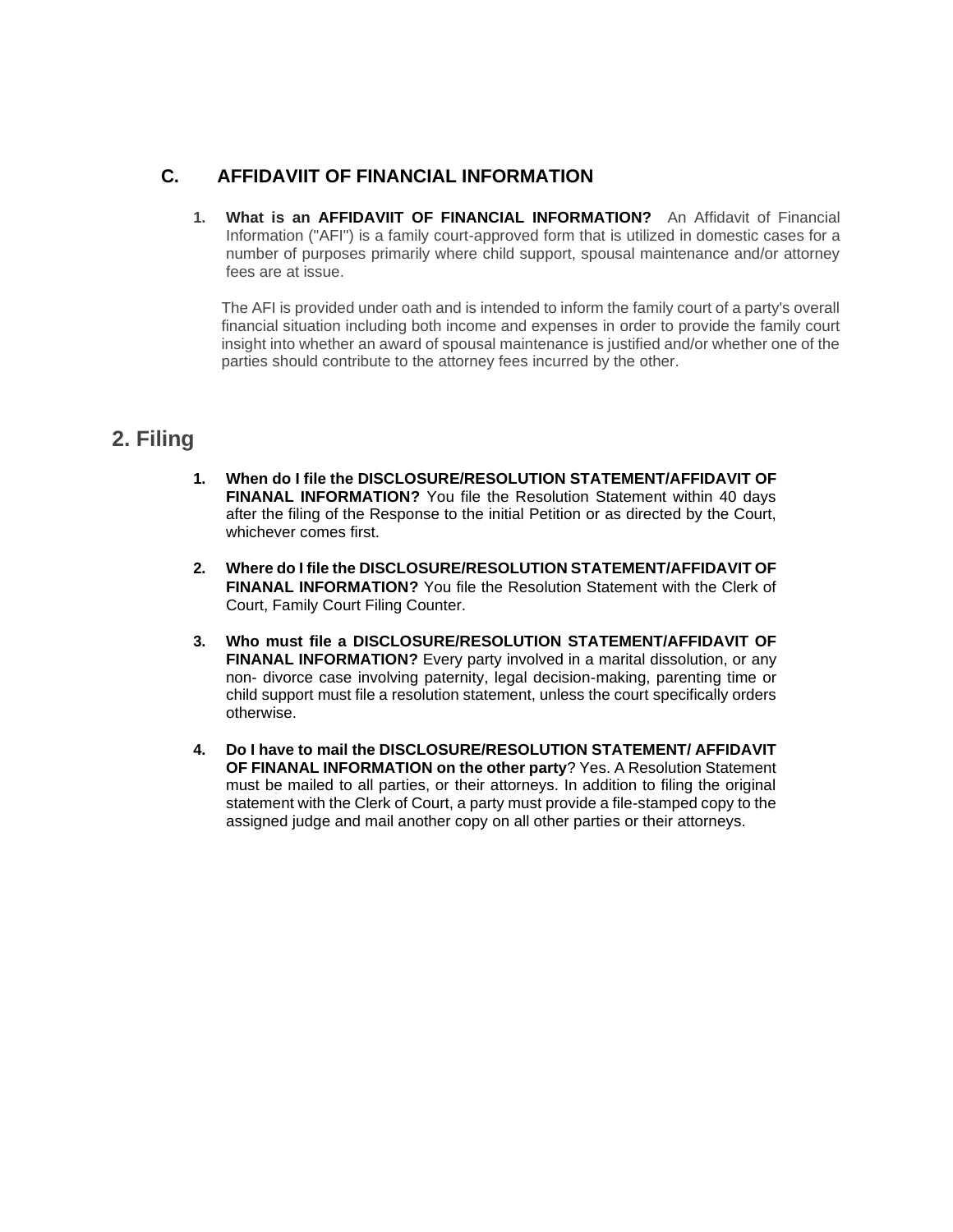## **IN THE SUPERIOR COURT OF GRAHAM COUNTY, STATE OF ARIZONA**

|     | Petitioner, |
|-----|-------------|
| and |             |
|     | Respondent. |

Case No. DO-**\_\_\_\_\_\_\_\_\_\_\_\_\_\_\_\_\_\_\_\_\_\_**

# **DISCLOSURE IN AN ESTABLISHMENT /POST-ESTABLISHMENT CASE**

# **PROPOSED RESOLUTION STATEMENT**

## **AFFIDAVIT OF FINANCIAL INFORMATION**

I, \_\_\_\_\_\_\_\_\_\_\_\_\_\_\_\_\_\_\_\_\_\_\_\_\_ (fill in your name) wish to resolve each of the pending issues in the above-captioned matter in the following manner:

1. IV-D case (also known as a State-enforced child support case) (check all that are true):

[ ] I receive or have received public assistance which may include AFDC (also known as "cash assistance").

- [ ] I have a case with the Division of Child Support Services.
- 2. Legal Decision-Making and Parenting Time

Legal Decision-Making means the legal right and responsibility to make all nonemergency legal decisions for a child including those regarding education, health care and religious training.

I believe that it is in my child(ren)'s best interest that:

- [ ] Mother or [ ] Father should be awarded Sole Legal Decision-Making authority.
- [ ] Mother and Father should be awarded Joint Legal Decision-Making authority.

Parenting time means the schedule of time during which each parent has access to a child. I believe that it is in my child(ren)'s best interest that the following parenting time schedule should be ordered by the Court: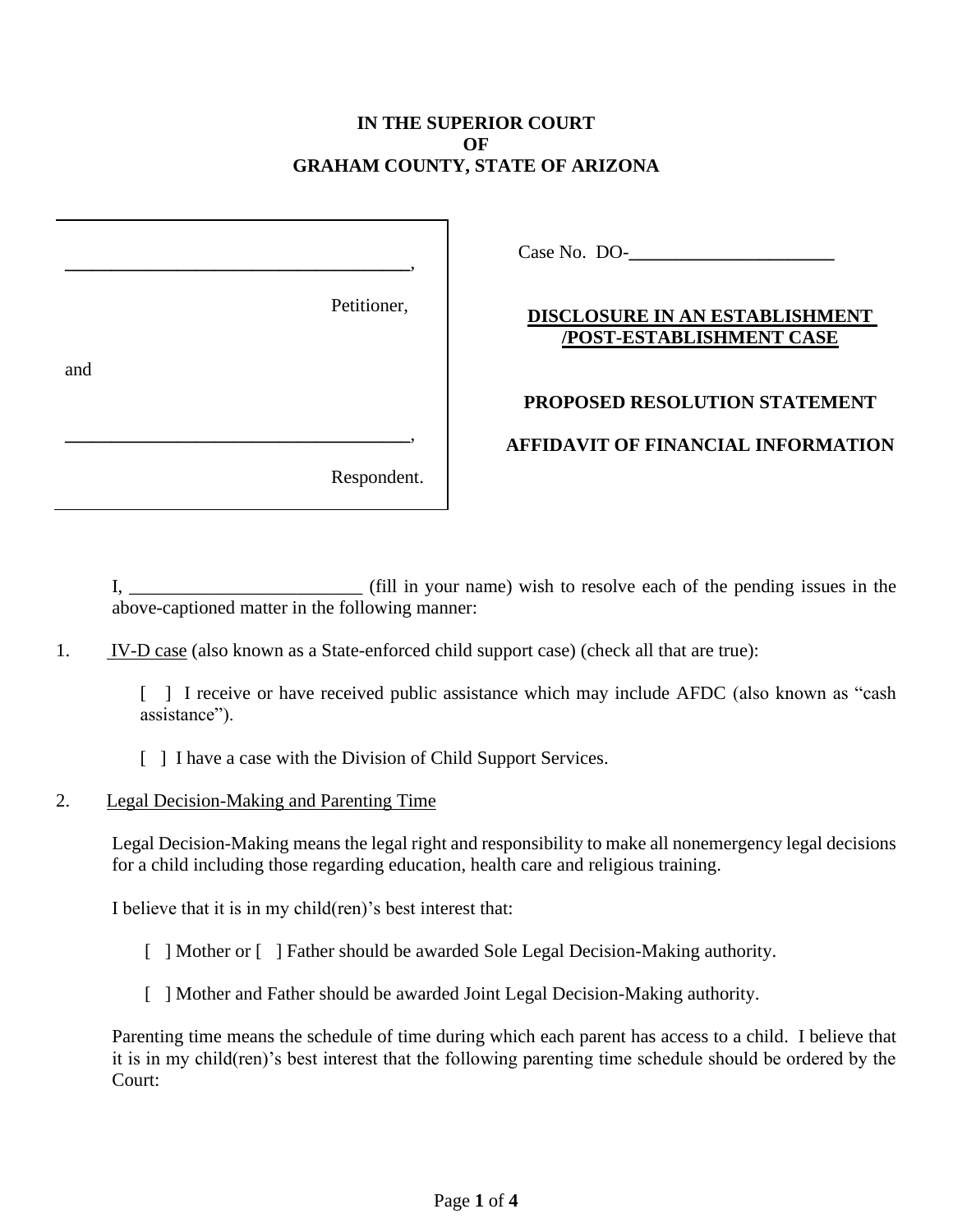During the school year as follows (be specific):

Holidays should be divided as follows (be specific):

Summer Break should be divided as follows (be specific):

Pick-up and Drop-off should be shared as follows (be specific):

Other parenting time that you wish to be part of the court order (be specific):

#### 3. Affidavit of Financial Information:

#### **IMPORTANT INFORMATION ABOUT THIS DOCUMENT**

\_\_\_\_\_\_\_\_\_\_\_\_\_\_\_\_\_\_\_\_\_\_\_\_\_\_\_\_\_\_\_\_\_\_\_\_\_\_\_\_\_\_\_\_\_\_\_\_\_\_\_\_\_\_\_\_\_\_\_\_\_\_\_\_\_\_\_\_\_\_\_\_\_\_\_\_\_\_\_\_\_\_\_\_ \_\_\_\_\_\_\_\_\_\_\_\_\_\_\_\_\_\_\_\_\_\_\_\_\_\_\_\_\_\_\_\_\_\_\_\_\_\_\_\_\_\_\_\_\_\_\_\_\_\_\_\_\_\_\_\_\_\_\_\_\_\_\_\_\_\_\_\_\_\_\_\_\_\_\_\_\_\_\_\_\_\_\_\_

\_\_\_\_\_\_\_\_\_\_\_\_\_\_\_\_\_\_\_\_\_\_\_\_\_\_\_\_\_\_\_\_\_\_\_\_\_\_\_\_\_\_\_\_\_\_\_\_\_\_\_\_\_\_\_\_\_\_\_\_\_\_\_\_\_\_\_\_\_\_\_\_\_\_\_\_\_\_\_\_\_\_\_\_

\_\_\_\_\_\_\_\_\_\_\_\_\_\_\_\_\_\_\_\_\_\_\_\_\_\_\_\_\_\_\_\_\_\_\_\_\_\_\_\_\_\_\_\_\_\_\_\_\_\_\_\_\_\_\_\_\_\_\_\_\_\_\_\_\_\_\_\_\_\_\_\_\_\_\_\_\_\_\_\_\_\_\_\_ \_\_\_\_\_\_\_\_\_\_\_\_\_\_\_\_\_\_\_\_\_\_\_\_\_\_\_\_\_\_\_\_\_\_\_\_\_\_\_\_\_\_\_\_\_\_\_\_\_\_\_\_\_\_\_\_\_\_\_\_\_\_\_\_\_\_\_\_\_\_\_\_\_\_\_\_\_\_\_\_\_\_\_\_ \_\_\_\_\_\_\_\_\_\_\_\_\_\_\_\_\_\_\_\_\_\_\_\_\_\_\_\_\_\_\_\_\_\_\_\_\_\_\_\_\_\_\_\_\_\_\_\_\_\_\_\_\_\_\_\_\_\_\_\_\_\_\_\_\_\_\_\_\_\_\_\_\_\_\_\_\_\_\_\_\_\_\_\_ \_\_\_\_\_\_\_\_\_\_\_\_\_\_\_\_\_\_\_\_\_\_\_\_\_\_\_\_\_\_\_\_\_\_\_\_\_\_\_\_\_\_\_\_\_\_\_\_\_\_\_\_\_\_\_\_\_\_\_\_\_\_\_\_\_\_\_\_\_\_\_\_\_\_\_\_\_\_\_\_\_\_\_\_

\_\_\_\_\_\_\_\_\_\_\_\_\_\_\_\_\_\_\_\_\_\_\_\_\_\_\_\_\_\_\_\_\_\_\_\_\_\_\_\_\_\_\_\_\_\_\_\_\_\_\_\_\_\_\_\_\_\_\_\_\_\_\_\_\_\_\_\_\_\_\_\_\_\_\_\_\_\_\_\_\_\_\_\_ \_\_\_\_\_\_\_\_\_\_\_\_\_\_\_\_\_\_\_\_\_\_\_\_\_\_\_\_\_\_\_\_\_\_\_\_\_\_\_\_\_\_\_\_\_\_\_\_\_\_\_\_\_\_\_\_\_\_\_\_\_\_\_\_\_\_\_\_\_\_\_\_\_\_\_\_\_\_\_\_\_\_\_\_ \_\_\_\_\_\_\_\_\_\_\_\_\_\_\_\_\_\_\_\_\_\_\_\_\_\_\_\_\_\_\_\_\_\_\_\_\_\_\_\_\_\_\_\_\_\_\_\_\_\_\_\_\_\_\_\_\_\_\_\_\_\_\_\_\_\_\_\_\_\_\_\_\_\_\_\_\_\_\_\_\_\_\_\_

\_\_\_\_\_\_\_\_\_\_\_\_\_\_\_\_\_\_\_\_\_\_\_\_\_\_\_\_\_\_\_\_\_\_\_\_\_\_\_\_\_\_\_\_\_\_\_\_\_\_\_\_\_\_\_\_\_\_\_\_\_\_\_\_\_\_\_\_\_\_\_\_\_\_\_\_\_\_\_\_\_\_\_\_ \_\_\_\_\_\_\_\_\_\_\_\_\_\_\_\_\_\_\_\_\_\_\_\_\_\_\_\_\_\_\_\_\_\_\_\_\_\_\_\_\_\_\_\_\_\_\_\_\_\_\_\_\_\_\_\_\_\_\_\_\_\_\_\_\_\_\_\_\_\_\_\_\_\_\_\_\_\_\_\_\_\_\_\_

\_\_\_\_\_\_\_\_\_\_\_\_\_\_\_\_\_\_\_\_\_\_\_\_\_\_\_\_\_\_\_\_\_\_\_\_\_\_\_\_\_\_\_\_\_\_\_\_\_\_\_\_\_\_\_\_\_\_\_\_\_\_\_\_\_\_\_\_\_\_\_\_\_\_\_\_\_\_\_\_\_\_\_\_

\_\_\_\_\_\_\_\_\_\_\_\_\_\_\_\_\_\_\_\_\_\_\_\_\_\_\_\_\_\_\_\_\_\_\_\_\_\_\_\_\_\_\_\_\_\_\_\_\_\_\_\_\_\_\_\_\_\_\_\_\_\_\_\_\_\_\_\_\_\_\_\_\_\_\_\_\_\_\_\_\_\_\_\_ \_\_\_\_\_\_\_\_\_\_\_\_\_\_\_\_\_\_\_\_\_\_\_\_\_\_\_\_\_\_\_\_\_\_\_\_\_\_\_\_\_\_\_\_\_\_\_\_\_\_\_\_\_\_\_\_\_\_\_\_\_\_\_\_\_\_\_\_\_\_\_\_\_\_\_\_\_\_\_\_\_\_\_\_ \_\_\_\_\_\_\_\_\_\_\_\_\_\_\_\_\_\_\_\_\_\_\_\_\_\_\_\_\_\_\_\_\_\_\_\_\_\_\_\_\_\_\_\_\_\_\_\_\_\_\_\_\_\_\_\_\_\_\_\_\_\_\_\_\_\_\_\_\_\_\_\_\_\_\_\_\_\_\_\_\_\_\_\_ \_\_\_\_\_\_\_\_\_\_\_\_\_\_\_\_\_\_\_\_\_\_\_\_\_\_\_\_\_\_\_\_\_\_\_\_\_\_\_\_\_\_\_\_\_\_\_\_\_\_\_\_\_\_\_\_\_\_\_\_\_\_\_\_\_\_\_\_\_\_\_\_\_\_\_\_\_\_\_\_\_\_\_\_ \_\_\_\_\_\_\_\_\_\_\_\_\_\_\_\_\_\_\_\_\_\_\_\_\_\_\_\_\_\_\_\_\_\_\_\_\_\_\_\_\_\_\_\_\_\_\_\_\_\_\_\_\_\_\_\_\_\_\_\_\_\_\_\_\_\_\_\_\_\_\_\_\_\_\_\_\_\_\_\_\_\_\_\_ \_\_\_\_\_\_\_\_\_\_\_\_\_\_\_\_\_\_\_\_\_\_\_\_\_\_\_\_\_\_\_\_\_\_\_\_\_\_\_\_\_\_\_\_\_\_\_\_\_\_\_\_\_\_\_\_\_\_\_\_\_\_\_\_\_\_\_\_\_\_\_\_\_\_\_\_\_\_\_\_\_\_\_\_

WARNING TO PARTIES: This Affidavit is an important document. You must fill out this Affidavit completely and provide accurate information. You must provide copies of this Affidavit and all other required documents to the other party and to the Clerk.

I have read the following document and know of my own knowledge that the facts and financial information stated below are true and correct, and that any false information may constitute perjury by me. I also understand that, if I fail to provide the required information or give misinformation, the Court may order sanctions against me, including assessment of fees and expenses under Rule 26.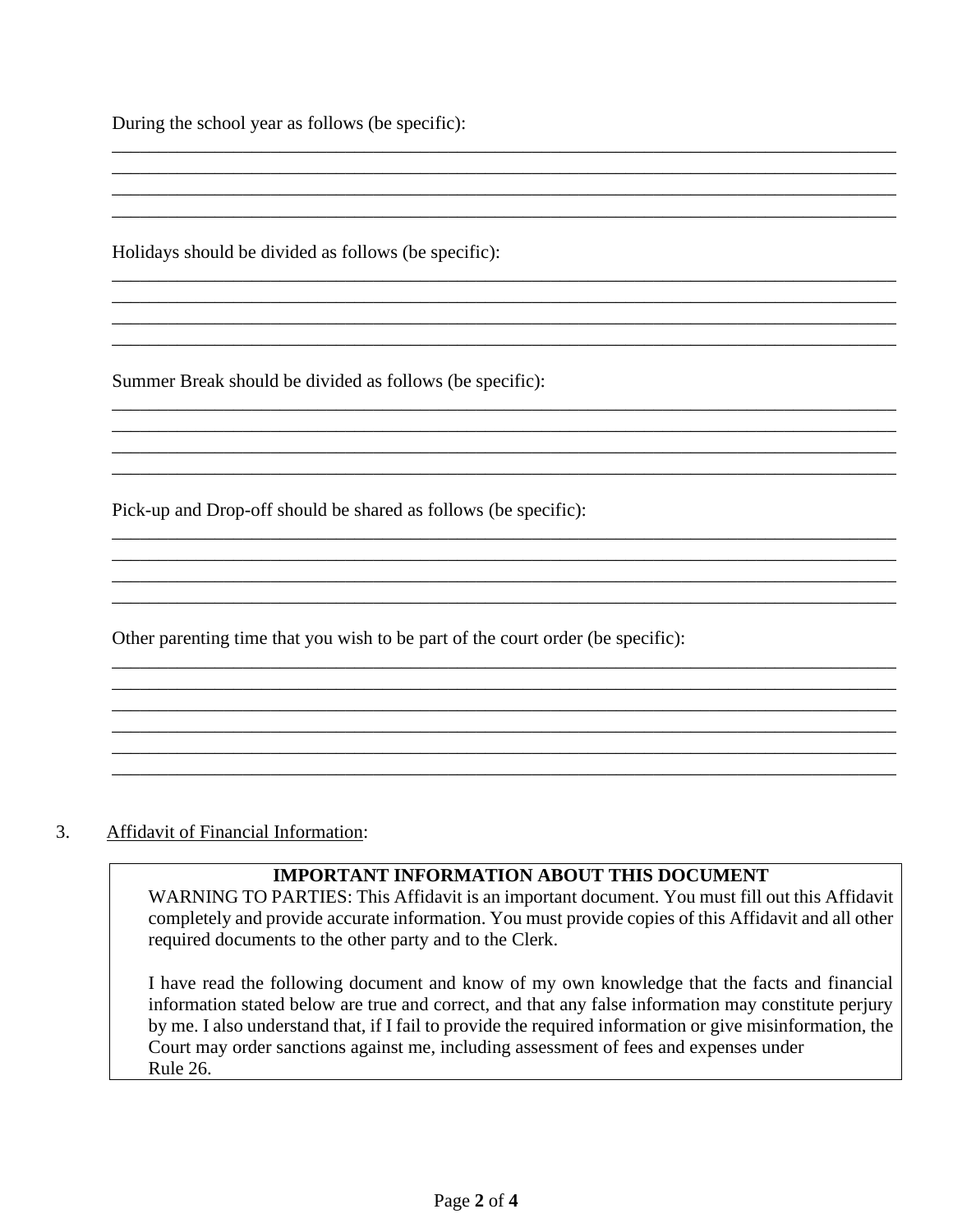A. Completely list ALL Sources of Income: I am employed at:

Check all that apply:

[ ] I have attached copies of my last two (2) paystubs.

[ ] I have not attached copies of my last two (2) paystubs because I am not employed and I have NO sources of any income of any kind.

[ ] I have income that is not reflected in a paystub. I have attached the following documentation that accurately reflects all of my income: (include  $W-2$ 's):

\_\_\_\_\_\_\_\_\_\_\_\_\_\_\_\_\_\_\_\_\_\_\_\_\_\_\_\_\_\_\_\_\_\_\_\_\_\_\_\_\_\_\_\_\_\_\_\_\_\_\_\_\_\_\_\_\_\_\_\_\_\_\_\_\_\_\_\_\_\_\_\_\_\_\_\_\_\_\_\_\_ \_\_\_\_\_\_\_\_\_\_\_\_\_\_\_\_\_\_\_\_\_\_\_\_\_\_\_\_\_\_\_\_\_\_\_\_\_\_\_\_\_\_\_\_\_\_\_\_\_\_\_\_\_\_\_\_\_\_\_\_\_\_\_\_\_\_\_\_\_\_\_\_\_\_\_\_\_\_\_\_\_ \_\_\_\_\_\_\_\_\_\_\_\_\_\_\_\_\_\_\_\_\_\_\_\_\_\_\_\_\_\_\_\_\_\_\_\_\_\_\_\_\_\_\_\_\_\_\_\_\_\_\_\_\_\_\_\_\_\_\_\_\_\_\_\_\_\_\_\_\_\_\_\_\_\_\_\_\_\_\_\_\_ \_\_\_\_\_\_\_\_\_\_\_\_\_\_\_\_\_\_\_\_\_\_\_\_\_\_\_\_\_\_\_\_\_\_\_\_\_\_\_\_\_\_\_\_\_\_\_\_\_\_\_\_\_\_\_\_\_\_\_\_\_\_\_\_\_\_\_\_\_\_\_\_\_\_\_\_\_\_\_\_\_

List all income you receive from any and all sources, including but not limited to non-wage income, automobile allowance, expenses paid by others, lodging, commissions, bonuses, tips, self-employment income, social security benefits, worker's compensation, disability income, unemployment income, gifts, prizes, rental income, contributions to household living expenses, dividends, pensions, interest, trust income, annuities, royalties, etc.:

\_\_\_\_\_\_\_\_\_\_\_\_\_\_\_\_\_\_\_\_\_\_\_\_\_\_\_\_\_\_\_\_\_\_\_\_\_\_\_\_\_\_\_\_\_\_\_\_\_\_\_\_\_\_\_\_\_\_\_\_\_\_\_\_\_\_\_\_\_\_\_\_\_\_\_\_\_\_\_\_\_ \_\_\_\_\_\_\_\_\_\_\_\_\_\_\_\_\_\_\_\_\_\_\_\_\_\_\_\_\_\_\_\_\_\_\_\_\_\_\_\_\_\_\_\_\_\_\_\_\_\_\_\_\_\_\_\_\_\_\_\_\_\_\_\_\_\_\_\_\_\_\_\_\_\_\_\_\_\_\_\_\_ \_\_\_\_\_\_\_\_\_\_\_\_\_\_\_\_\_\_\_\_\_\_\_\_\_\_\_\_\_\_\_\_\_\_\_\_\_\_\_\_\_\_\_\_\_\_\_\_\_\_\_\_\_\_\_\_\_\_\_\_\_\_\_\_\_\_\_\_\_\_\_\_\_\_\_\_\_\_\_\_\_ \_\_\_\_\_\_\_\_\_\_\_\_\_\_\_\_\_\_\_\_\_\_\_\_\_\_\_\_\_\_\_\_\_\_\_\_\_\_\_\_\_\_\_\_\_\_\_\_\_\_\_\_\_\_\_\_\_\_\_\_\_\_\_\_\_\_\_\_\_\_\_\_\_\_\_\_\_\_\_\_\_ \_\_\_\_\_\_\_\_\_\_\_\_\_\_\_\_\_\_\_\_\_\_\_\_\_\_\_\_\_\_\_\_\_\_\_\_\_\_\_\_\_\_\_\_\_\_\_\_\_\_\_\_\_\_\_\_\_\_\_\_\_\_\_\_\_\_\_\_\_\_\_\_\_\_\_\_\_\_\_\_\_ \_\_\_\_\_\_\_\_\_\_\_\_\_\_\_\_\_\_\_\_\_\_\_\_\_\_\_\_\_\_\_\_\_\_\_\_\_\_\_\_\_\_\_\_\_\_\_\_\_\_\_\_\_\_\_\_\_\_\_\_\_\_\_\_\_\_\_\_\_\_\_\_\_\_\_\_\_\_\_\_\_ \_\_\_\_\_\_\_\_\_\_\_\_\_\_\_\_\_\_\_\_\_\_\_\_\_\_\_\_\_\_\_\_\_\_\_\_\_\_\_\_\_\_\_\_\_\_\_\_\_\_\_\_\_\_\_\_\_\_\_\_\_\_\_\_\_\_\_\_\_\_\_\_\_\_\_\_\_\_\_\_\_

How many children (naturally born or adopted, but **not** stepchildren) do you have that live with you that are under the age of 18 years of age?

How many children (naturally born or adopted, but **not** stepchildren) does the other parent live with that are under the age of 18 years of age? \_\_\_\_\_\_\_\_\_\_\_\_\_

How much court-ordered child support do you pay each month for any child(ren) that is/are not part of this case \$\_\_\_\_\_\_\_\_\_\_\_\_\_\_

How much court-ordered child support does the other parent pay each month for any child(ren) not part of this case?  $\frac{\sqrt{2}}{2}$ 

Costs associated with health insurance \$\_\_\_\_\_\_\_\_\_\_\_\_\_\_\_\_\_\_\_ per month. Costs associated with dental insurance \$\_\_\_\_\_\_\_\_\_\_\_\_\_\_\_\_\_\_\_ per month. Costs associated with vision insurance \$\_\_\_\_\_\_\_\_\_\_\_\_\_\_\_\_\_\_\_ per month.